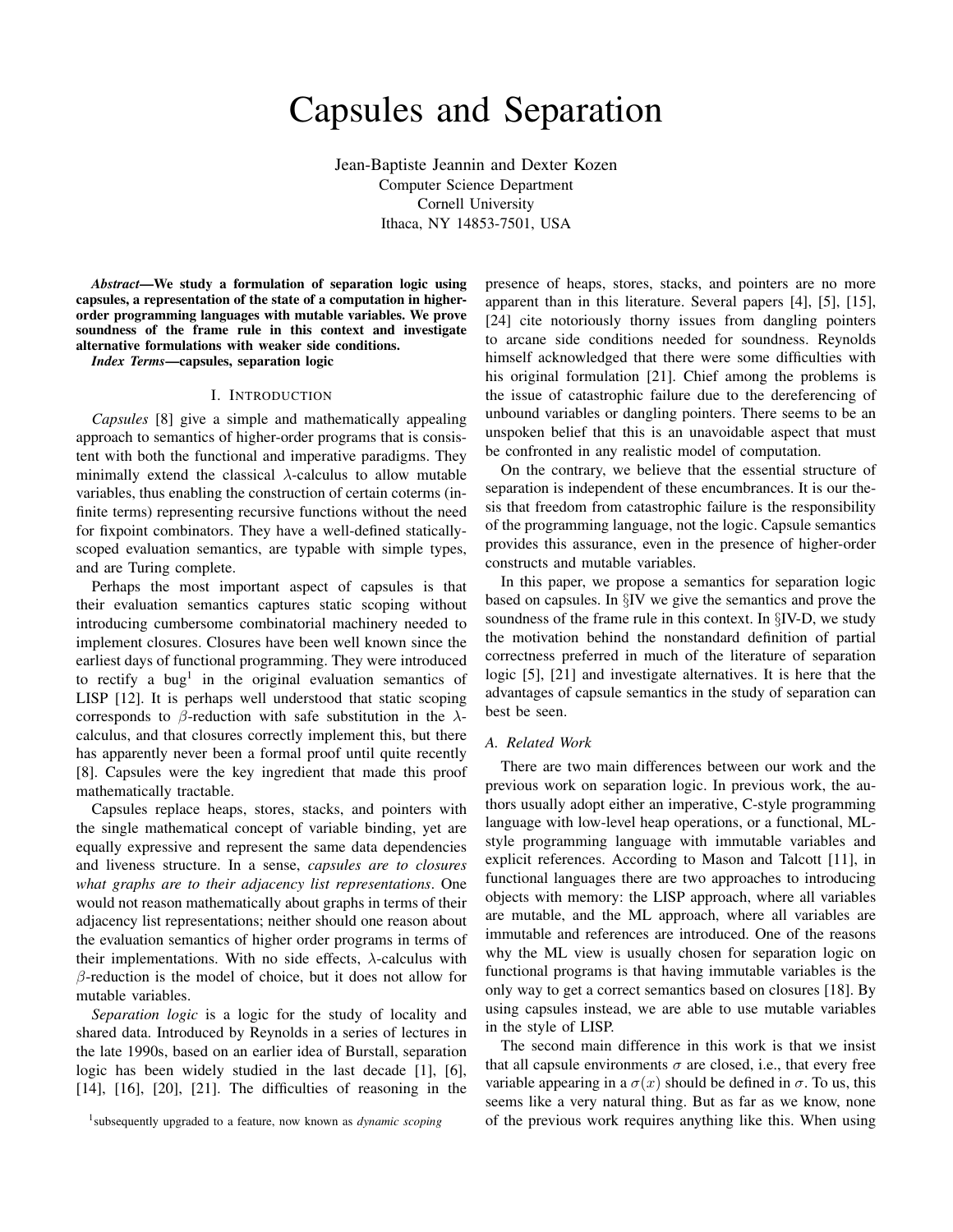C-style languages with an environment and a heap, writing down a similar condition would require both the environment and the heap, whereas the separation logic definitions usually only use heaps. Even Neelakantan Krishnaswami et al. [10], though using an ML-style language, explicitly say that they permit dangling pointers as long as the pointers themselves are well typed. Note that, if trying to relate the semantics of capsules with, say, a more traditional semantics using closures and a heap, the capsule environment behaves like a heap rather than like an environment in the traditional sense [7].

The original work on separation logic, summarized by Reynolds [21], uses an imperative, C-style programming language with low-level commands and already gives a proof of a version of the frame rule.

Our work is most closely related to work by Krishnaswami, Birkedal, Aldrich and Reynolds [9], [10], who give a separation logic for ML. However, our system allows mutable variables in the style of LISP, whereas theirs uses explicit references allocated in an explicit heap.

Birkedal, Torp-Smith and Yang [3] also study the frame rule in the context of a higher-order language, idealized Algol extended with heaps, but their stack variables are immutable as well.

There has been some work on so-called higher-order stores [2], [19], [22], where some code can be stored in a heap cell. Because any  $\lambda$ -abstractions can be stored in the environment, and executing some of them can have side-effects, our setup naturally supports higher-order stores.

#### II. CAPSULE DEFINITIONS

In this section we briefly review the definition of capsules and their semantics from [8].

## *A. Syntax*

*Expressions*  $Exp = \{d, e, a, b, \ldots\}$  contain both functional and imperative features. There is an unlimited supply of *variables* x, y, z, . . . of all (simple) types, as well as *constants*  $f, c, \ldots$  for primitive values. () is the only constant of type unit, and true and false are the only two constants of type bool. In the examples,  $0, 1, 2, \ldots$  are predefined constants of type int. In addition, there are functional features

| $\bullet$ | $\lambda$ -abstraction | $\lambda x.e$ |
|-----------|------------------------|---------------|
|           |                        |               |

|  | application | (d e), |  |  |
|--|-------------|--------|--|--|
|--|-------------|--------|--|--|

imperative features

| • assignment  | $x := e$             |
|---------------|----------------------|
| • composition | $d$ : $e$            |
| • conditional | if b then d else $e$ |
| • while loop  | while $b$ do $e$ ,   |

and defined expressions

• let  $x = d$  in  $e$   $(\lambda x.e) d$ <br>• let rec  $x = d$  in  $e$  let  $x = a$  in  $x := d$ ;  $e$ • let rec  $x = d$  in  $e$ 

where  $\alpha$  is any expression of the appropriate type. The technique for formation of recursive functions in the last definition is known as *Landin's knot*.

Let Var be the set of variables, Const the set of constants, and  $\lambda$ -Abs the set of  $\lambda$ -abstractions. Given an expression e, let  $FV(e)$  denote the set of free variables of e. Given a partial function  $h : \text{Var} \rightarrow \text{Var}$  such that  $\text{FV}(e) \subseteq \text{dom } h$ , let  $h(e)$  be the expression e where every instance of a free variable  $x \in FV(e)$  has been replaced by the variable  $h(x)$ . Thus  $h : \mathsf{Exp} \to \mathsf{Exp}$  is the unique homomorphic extension of h : Var  $\rightarrow$  Var. Given two partial functions g and h,  $g \circ h$  denotes their composition:  $g \circ h(x) = g(h(x))$ . Given a function h, we write  $h[x/v]$  the function such that  $h[x/v](y) = h(y)$  for  $y \neq x$  and  $h[x/v](x) = v$ . Given an expression e, we write  $e[x/y]$  for the expression e with y substituted for all free occurrences of  $x$ .

*Types*  $\alpha, \beta, \ldots$  are ordinary simple types built inductively from an unspecified family of base types, including at least unit and bool, and the usual function type constructor  $\rightarrow$ . All constants c of the language have a type type $(c)$ ; by convention, we use c for a constant of a base type and  $f$  for a constant of a functional type.  $\Gamma$  is a type environment, a partial function Var  $\rightarrow$  Type. As is standard, we write  $\Gamma, x : \alpha$  for the typing environment  $\Gamma$  where x has been bound or rebound to  $\alpha$ . The typing rules are standard:

$$
\Gamma \vdash c : \alpha \text{ if type}(c) = \alpha \qquad \Gamma, x : \alpha \vdash x : \alpha
$$
\n
$$
\frac{\Gamma, x : \alpha \vdash e : \beta}{\Gamma \vdash \lambda x \cdot e : \alpha \rightarrow \beta}
$$
\n
$$
\frac{\Gamma \vdash d : \alpha \rightarrow \beta \quad \Gamma \vdash e : \alpha}{\Gamma \vdash (d \ e) : \beta}
$$
\n
$$
\frac{\Gamma \vdash x : \alpha \quad \Gamma \vdash e : \alpha}{\Gamma \vdash x : = e : \text{unit}} \qquad \frac{\Gamma \vdash d : \text{unit} \quad \Gamma \vdash e : \alpha}{\Gamma \vdash d : e : \alpha}
$$
\n
$$
\frac{\Gamma \vdash b : \text{bool} \quad \Gamma \vdash d : \alpha \quad \Gamma \vdash e : \alpha}{\Gamma \vdash b : \text{bool} \quad \Gamma \vdash e : \text{unit}}
$$
\n
$$
\frac{\Gamma \vdash b : \text{bool} \quad \Gamma \vdash e : \text{unit}}{\Gamma \vdash \text{while } b \text{ do } e : \text{unit}}
$$

Henceforth all the expressions we consider will be assumed to be well-typed with respect to these rules.

An expression is *irreducible* if it is either a constant or a  $\lambda$ -abstraction. Note that variables are not irreducible. Let Irred = Const +  $\lambda$ -Abs denote the set of irreducible terms. (These are often called *values* in the  $\lambda$ -calculus literature, but we avoid this terminology here because it is misleading, as they are not values in the intuitive sense.)

A *capsule environment* is a partial function  $\sigma$  : Var  $\rightarrow$  Irred satisfying the following closure condition:

$$
\forall x \in \text{dom } \sigma \ \ \text{FV}(\sigma(x)) \subseteq \text{dom } \sigma.
$$

This says that all free variables appearing in expressions  $\sigma(x)$ must also be bound to an expression. Thus free variables are not really free; every variable in  $\sigma$  either occurs in the scope of a  $\lambda$  or is bound by  $\sigma$  to an expression. There may be circularities; this enables a representation of recursive functions.

The *closure* of a set  $A \subseteq \text{dom }\sigma$  with respect to  $\sigma$ , denoted  $cl_{\sigma}(A)$ , is the smallest set B containing A such that if  $x \in B$ then  $FV(\sigma(x)) \subseteq B$ . It is the domain of the least-defined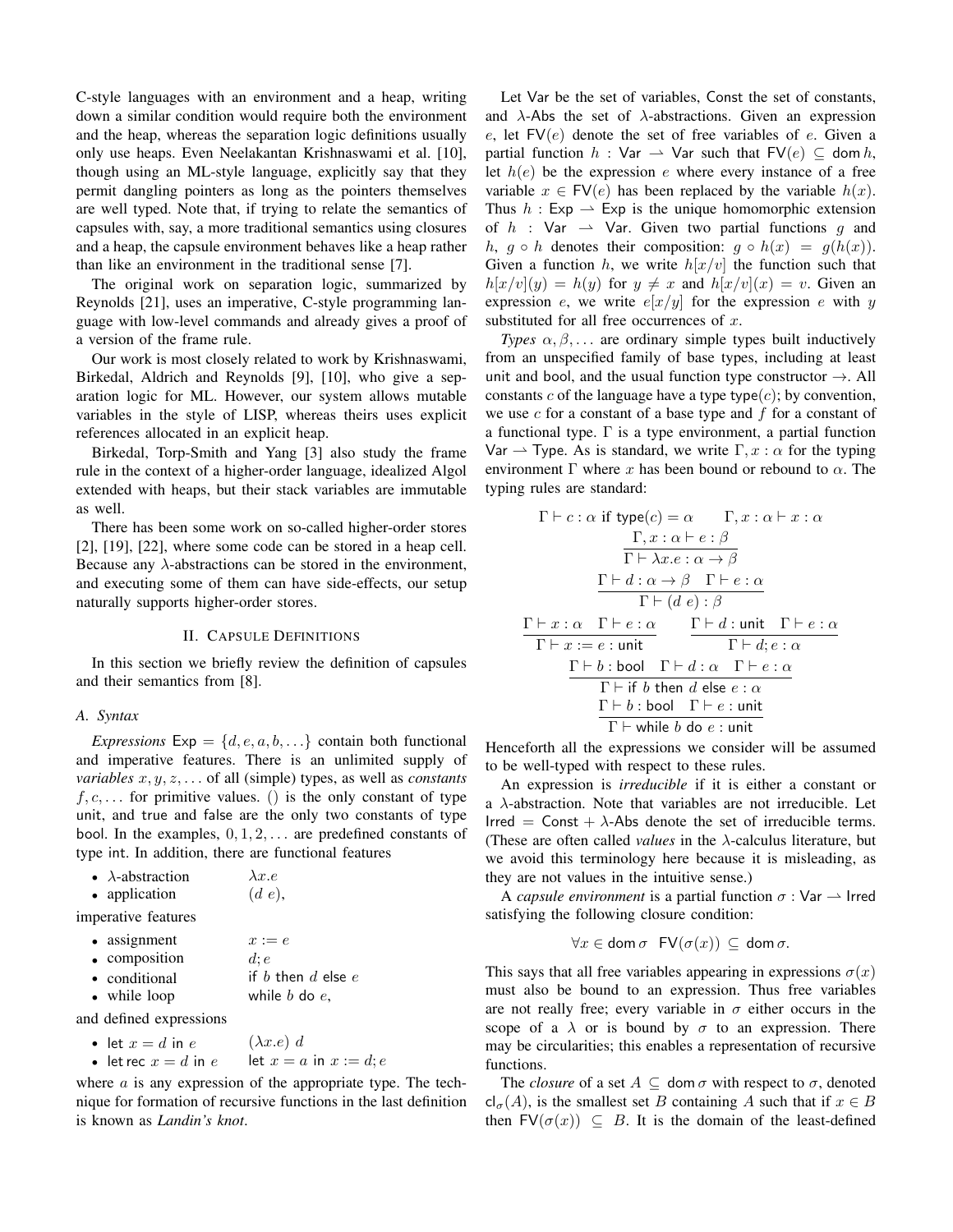capsule environment whose domain contains A and that agrees with  $\sigma$  on its domain.

A *capsule* is a pair  $\langle e, \sigma \rangle$ , where e is an expression and  $\sigma$  is a capsule environment, such that  $\mathsf{FV}(e) \subseteq \mathsf{dom}\,\sigma$ . As above, every variable appearing in  $\langle e, \sigma \rangle$  either occurs in the scope of a  $\lambda$  or is bound by  $\sigma$  to an expression. These conditions preclude catastrophic failure due to access of unbound variables.

The term  $\alpha$ -conversion refers to the renaming of bound variables. With a capsule  $\langle e, \sigma \rangle$ , this can happen in two ways. The traditional form maps a subterm  $\lambda x.d$  to  $\lambda y.d[x/y]$ , provided y would not be captured in d. We call this  $\alpha$ *conversion of the first kind*. One can also rename a variable  $x \in \text{dom}\,\sigma$  and all free occurrences of x in e and  $\sigma(z)$  for  $z \in \text{dom } \sigma$  to y, provided  $y \notin \text{dom } \sigma$  already and y would not be captured. We call this α*-conversion of the second kind*.

## *B. Semantics*

Capsule evaluation semantics looks very much like the original evaluation semantics of LISP, with the added twist that a fresh variable is substituted for the parameter in  $\beta$ reductions. The relevant small-step rule is

$$
\langle (\lambda x.e \ v), \sigma \rangle \to \langle e[x/y], \sigma[y/v] \rangle \ (y \text{ fresh})
$$

In the original evaluation semantics of LISP, the right-hand side is  $\langle e, \sigma(x/v) \rangle$ , which gives dynamic scoping. As proved in [8], this simple change faithfully models  $\beta$ -reduction with safe substitution in the  $\lambda$ -calculus, providing static scoping without closures.

Another evaluation rule of particular note is the assignment rule:

$$
\langle x := v, \sigma \rangle \to \langle (), \sigma[x/v] \rangle
$$

where  $v$  is irreducible. The closure conditions on capsules ensure that x must already be bound in  $\sigma$ . The variable x is rebound to the irreducible expression v.

Other small-step rules are

$$
\langle x, \sigma \rangle \rightarrow \langle \sigma(x), \sigma \rangle
$$

$$
\langle f c, \sigma \rangle \rightarrow \langle f(c), \sigma \rangle
$$

$$
\langle (); e, \sigma \rangle \rightarrow \langle e, \sigma \rangle
$$

$$
\langle \text{if true then } d \text{ else } e, \sigma \rangle \rightarrow \langle d, \sigma \rangle
$$

$$
\langle \text{if false then } d \text{ else } e, \sigma \rangle \rightarrow \langle e, \sigma \rangle
$$

$$
\langle \text{while } b \text{ do } e, \sigma \rangle \rightarrow
$$

$$
\langle \text{if } b \text{ then } (e; \text{while } b \text{ do } e) \text{ else } (), \sigma \rangle
$$

There are also context rules that define a standard shallow applicative-order (leftmost innermost, call-by-value) evaluation strategy. The reduction rules preserve types and cannot fail catastrophically. Thus every computation either continues forever or terminates with a well-typed final capsule  $\langle v, \sigma \rangle$ , where  $v$  is irreducible.

The relation  $\stackrel{*}{\rightarrow}$  is the reflexive transitive closure of  $\rightarrow$ .

See [8] for several examples that illustrate how the system manages recursive functions, static scoping, and garbage collection.

## *C. Assertions*

Assertions  $P, Q, \ldots$  are statements in some logical system, possibly with free variables in Var. We write  $FV(P)$  for the set of free variables of P. These variables are subject to interpretation provided by a capsule environment  $\sigma$ .

The exact nature of the underlying logic is unimportant it could be propositional, first order, second order or higher order—but we do require a few basic properties common to standard logical systems. There must be a well-defined satisfaction relation  $\models$  such that  $\sigma \models P$  has a truth value when the free variables of  $P$  are interpreted by the capsule environment  $\sigma$ . Use of the metaexpression  $\sigma \models P$  carries the tacit assumption that  $FV(P) \subseteq \text{dom }\sigma$ . We will augment the logic with the separation logic operators ∗ and −∗ (defined later in §IV). Finally, we require the following (natural) property to hold: if  $\sigma \models P$ , and  $z \in \text{dom }\sigma - \text{FV}(P)$ , then z can be renamed via  $\alpha$ -conversion of the second kind without affecting the truth of  $P$ . In examples, we will use first order logic with ∗ and −∗, and equality on base types.

#### III. PARTIAL CORRECTNESS

The traditional definition of partial correctness and the definition used in the literature on separation logic diverge in a subtle and interesting way. The difference hinges on whether the precondition is required to assert the absence of catastrophic failure due to dangling pointers or lookup of unbound variables; this is the **abort** condition of Reynolds [21] or the fault condition of Calcagno, O'Hearn, and Yang [5]. Our view, however, is that avoidance of catastrophic failure is the responsibility of the programming language semantics, not the program logic, and capsules do just that. Can this condition then be eliminated? In this section we shed some light on this question.

Let  $P, Q$  be assertions and e a program. At issue is the meaning of the partial correctness assertion  $\{P\}$  e  $\{Q\}$ . Consider the following three metastatements, each parameterized by a closed environment  $\sigma$ :

$$
(\mathbf{A}_{\sigma}) \ \sigma \models P
$$

 $(B_{\sigma})$  FV $(e) \subseteq$  dom  $\sigma$ 

 $(C_{\sigma})$  if  $\langle e, \sigma \rangle \stackrel{*}{\rightarrow} \langle v, \tau \rangle$  and v is irreducible, then  $\tau \models Q$ .

Statement  $(A_{\sigma})$  entails  $FV(P) \subseteq$  dom  $\sigma$ , because the definition of  $\models$  does not make sense without it. More strongly,  $\mathsf{cl}_{\sigma}(\mathsf{FV}(P)) \subseteq \mathsf{dom}\,\sigma, \text{ since } \sigma \text{ is closed. Statement }(\mathsf{B}_{\sigma})$ is equivalent to the assertion that  $\langle e, \sigma \rangle$  is a valid capsule. Reynolds's definition [21] uses a slightly different formulation  $(B'_{\sigma}) \neg (\langle e, \sigma \rangle \stackrel{*}{\rightarrow} \textbf{abort})$ 

in place of  $(B_{\sigma})$ . Here  $\langle e, \sigma \rangle$  need not be a valid capsule. The semantics of capsule evaluation already precludes abort, thus  $(B'_{\sigma})$  is always true if  $\langle e, \sigma \rangle$  is a capsule; that is,  $(B_{\sigma})$  implies  $(B'_{\sigma}).$ 

Now consider the following potential interpretations of  $\{P\} e \{Q\}.$ 

$$
\{P\} e \{Q\} \Leftrightarrow \forall \sigma \ (A_{\sigma}) \wedge (B_{\sigma}) \Rightarrow (C_{\sigma}) \tag{1}
$$

$$
\{P\} e \{Q\} \Leftrightarrow \forall \sigma \ (A_{\sigma}) \Rightarrow (B_{\sigma}) \wedge (C_{\sigma}) \tag{2}
$$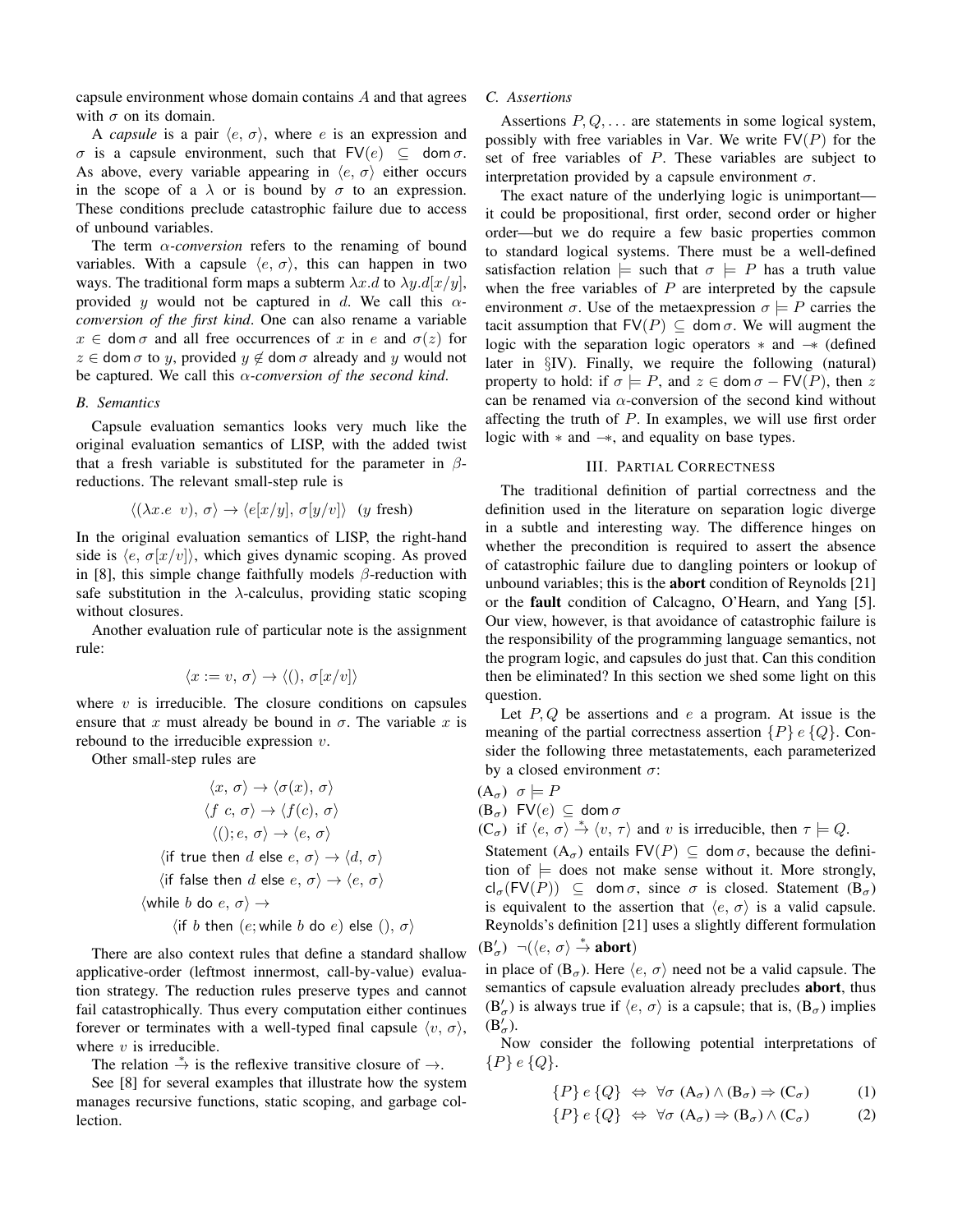Definition  $(1)$  says that if the precondition P holds of the input state  $\sigma$  and the evaluation of  $\langle e, \sigma \rangle$  terminates normally, then the output state  $\tau$  satisfies the postcondition Q. This is the naive interpretation used in traditional forms of Hoare logic. Alternatively, the version preferred in the literature on separation logic would be (2), the difference being that the precondition P must ensure that the evaluation of  $\langle e, \sigma \rangle$ cannot terminate abnormally.

Reynolds's version [21] is actually slightly weaker, using  $(B'_{\sigma})$  instead of  $(B_{\sigma})$ :

$$
\{P\} e \{Q\} \Leftrightarrow \forall \sigma \ (A_{\sigma}) \Rightarrow (B'_{\sigma}) \wedge (C_{\sigma}) \tag{3}
$$

However, the difference is inconsequential: if  $\{P\}e\{Q\}$  holds in the sense of (3) but not (2), then there exists a variable  $x \in$ FV(e) – dom  $\sigma$  for some  $\sigma$  satisfying P, and consequently  $x \in$  $FV(e) - cl_{\sigma}(FV(P));$  but by  $(B'_{\sigma}), x$  can never be referenced or assigned in the evaluation of  $\langle e, \sigma \rangle$ . Thus the presence or absence of x in the domain of  $\sigma$  affects neither the truth of P nor the evaluation of  $\langle e, \sigma \rangle$ .

But there is a much more important benefit to (2) over (3). Consider the metastatement

(B)  $\mathsf{FV}(e) \subseteq \mathsf{FV}(P)$ .

A consequence of (2) is that  $(A_{\sigma})$  implies  $(B_{\sigma})$  for all  $\sigma$ . If P is satisfiable at all, say by some  $\sigma$ , then (B) must hold, since variables in dom  $\sigma$  not occurring free in P can be renamed (by an  $\alpha$ -conversion of the second kind—see §II-A) without affecting the truth of  $P$ . Thus (2) holds with (B) in place of  $(B_{\sigma})$ . Moreover, since (B) is independent of  $\sigma$ , assuming P is satisfiable at all, (2) is equivalent to the definition

$$
\{P\} e \{Q\} \Leftrightarrow (\mathbf{B}) \wedge (\forall \sigma \ (\mathbf{A}_{\sigma}) \Rightarrow (\mathbf{C}_{\sigma})) \tag{4}
$$

Note that, unlike  $(B_{\sigma})$  and  $(B'_{\sigma})$ , the condition (B) is syntactically checkable, thus suitable as a side condition in a rule of inference. If we like, we may remove the condition (B) in the definition of  $\{P\}e\{Q\}$  and instead introduce it as a side condition in the frame rule. However, can it be eliminated entirely? That is, is the formulation (1) sound? We show in §IV-D that it is not. In fact, even only slightly weaker forms of the side condition (B) do not suffice for soundness.

## IV. CAPSULES AND SEPARATION LOGIC

#### *A. Definitions*

Here is our semantics for separation logic in terms of capsules. Call closed environments σ and τ *independent* and write  $\sigma \perp \tau$  if their domains are disjoint. Define  $\sigma + \tau$  to be the join of  $\sigma$  and  $\tau$ , provided they are independent. That is,

$$
(\sigma + \tau)(x) = \begin{cases} \sigma(x), & \text{if } x \in \text{dom } \sigma, \\ \tau(x), & \text{if } x \in \text{dom } \tau, \\ \text{undefined}, & \text{otherwise.} \end{cases}
$$

Define *separating conjunction* by

$$
\sigma \models P * Q
$$

if there exist  $\sigma_1$  and  $\sigma_2$  such that  $\sigma = \sigma_1 + \sigma_2$ ,  $\sigma_1 \models P$ , and  $\sigma_2 \models Q$ . Define *separating implication* by

$$
\sigma \models P \twoheadrightarrow Q
$$

if  $\sigma + \tau \models Q$  whenever  $\tau \models P$  and  $\sigma + \tau$  exists. It is easily seen that capsule environments form a *separation algebra* in the sense of [5] under these definitions. That is, the structure

$$
(\{\text{capsule environments}\}, +, \varnothing)
$$

is a cancellative partial commutative monoid. This means that  $+$  is a commutative and associative partial binary operation with identity ∅ satisfying the *cancellative property*: the partial function + is injective in each variable. The relation  $\sigma \perp \tau$ holds if and only if  $\sigma + \tau$  is defined.

It follows from results of [5] that separating conjunction ∗ and separating implication −∗ satisfy the usual intuitionistic relationship: For all closed  $\sigma$  such that  $\mathsf{FV}(P) \cup \mathsf{FV}(Q) \cup$  $FV(R) \subseteq$  dom  $\sigma$ ,

$$
\sigma \models (P * Q) \twoheadrightarrow R \Leftrightarrow \sigma \models P \twoheadrightarrow (Q \twoheadrightarrow R).
$$

Other axioms of separation logic mentioned in [21] are also easily checked:

$$
(P \lor Q) * R \Leftrightarrow (P * R) \lor (Q * R)
$$
  
\n
$$
(P \land Q) * R \Rightarrow (P * R) \land (Q * R)
$$
  
\n
$$
(\exists x \ P) * Q \Leftrightarrow \exists x \ (P * Q) \ (x \notin \text{FV}(Q))
$$
  
\n
$$
(\forall x \ P) * Q \Rightarrow \forall x \ (P * Q) \ (x \notin \text{FV}(Q)).
$$

#### *B. The Frame Rule*

The soundness of the frame rule was first proved in [24] for the heap model of computation. Our proof is essentially the same as the one given in [21], but somewhat shorter due to the simplifications afforded by capsule semantics.

*Lemma 4.1:* If

$$
\langle e, \, \sigma_1 + \sigma_2 \rangle \stackrel{*}{\rightarrow} \langle e, \, \tau \rangle
$$

and  $FV(e) \subseteq \text{dom }\sigma_1$  (that is,  $\langle e, \sigma_1 \rangle$  is a capsule), then for some  $\tau_1$ ,  $\langle e, \sigma_1 \rangle \stackrel{*}{\rightarrow} \langle e, \tau_1 \rangle$  and  $\tau = \tau_1 + \sigma_2$ .

*Proof:* By induction on the derivation. None of the smallstep evaluation rules listed in §II-B access any variable outside the domain of  $\sigma_1$  except for fresh variables introduced in the application rule. In particular, the environment  $\sigma_2$  is not touched during the evaluation.

*Theorem 4.2:* Under capsule semantics, the frame rule

$$
\frac{\{P\} e \{Q\}}{\{P * R\} e \{Q * R\}}
$$

is sound with respect to definition (2) or (4) of partial correctness assertions. Equivalently, the frame rule is sound with respect to definition (1) of partial correctness assertions in the presence of the side condition  $\mathsf{FV}(e) \subseteq \mathsf{FV}(P)$ .

*Proof:* As argued in §III, in all cases we can assume  $FV(e) \subseteq FV(P)$ . Suppose  $\{P\} e \{Q\}$ . Let  $\sigma \models P * R$ . Then  $\sigma = \sigma_1 + \sigma_2$  with  $\sigma_1 \models P$  and  $\sigma_2 \models R$ . Then  $\textsf{FV}(R) \subseteq$ dom  $\sigma_2$  and  $\mathsf{FV}(e) \subseteq \mathsf{FV}(P) \subseteq \mathsf{dom}\,\sigma_1$ , therefore  $\langle e, \sigma_1 \rangle$  is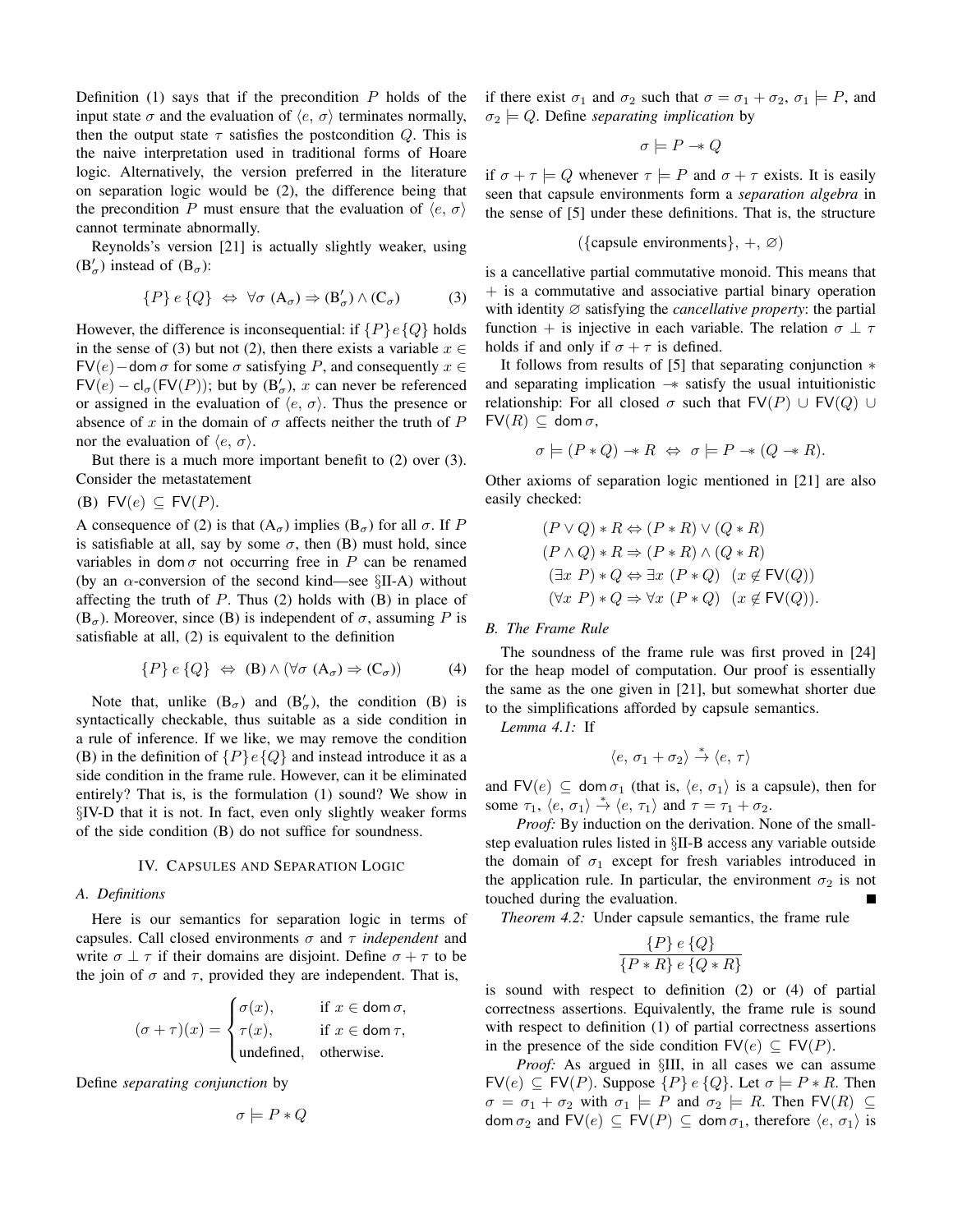a valid capsule. Since  $\langle e, \sigma \rangle \stackrel{*}{\rightarrow} \langle v, \tau \rangle$ , by Lemma 4.1 there exists  $\tau_1$  such that  $\langle e, \sigma_1 \rangle \stackrel{*}{\rightarrow} \langle v, \tau_1 \rangle$  and  $\tau = \tau_1 + \sigma_2$ , and  $\tau_1 \models Q$  by the premise of the rule. Thus  $\tau \models Q * R$ .

# *C. Discussion*

Calcagno, O'Hearn, and Yang [5] argue that the soundness of the frame rule for a given evaluation semantics is equivalent to the following two properties.

*Safety Monotonicity:* If  $\langle e, \sigma_0 \rangle$  is safe and  $\sigma = \sigma_0 + \sigma_1$ , then  $\langle e, \sigma \rangle$  is safe.

*Frame Property:* If  $\langle e, \sigma_0 \rangle$  is safe,  $\sigma = \sigma_0 + \sigma_1$ , and  $\langle e, \sigma \rangle \stackrel{*}{\rightarrow} \langle e, \sigma' \rangle$ , then there exists  $\sigma'_0$  such that  $\sigma' = \sigma'_0 + \sigma_1$ and  $\langle e, \sigma_0 \rangle \stackrel{*}{\rightarrow} \langle e, \sigma'_0 \rangle$ .

(Here we are allowing  $\langle e, \sigma \rangle$  to violate the closure conditions in the definition of capsules, and *safe* means that  $(B'_\sigma)$ holds.) In their words, "The first condition says that if a state has enough resources for safe execution of a command, then so do superstates. The second condition says that if a state has enough resources for the command to execute safely, then execution on any bigger state can be tracked back to the small state."

With capsules, the safety monotonicity property is vacuously true, and the frame property reduces to Lemma 4.1.

# *D. Alternative Conditions*

Recall from §III the side condition

(B)  $FV(e) \subseteq FV(P)$ ,

for which the frame rule with semantics (1) for partial correctness assertions is sound. One might ask whether there is a weaker side condition that suffices for soundness. In this section we show that there is not much hope.

The frame rule as stated by Reynolds has a side condition, which says that "no variable occurring free in  $R$  is modified by e" [21]. A literal formulation of the side condition in terms of capsules is

(C) 
$$
AV(e) \cap FV(R) = \emptyset
$$
,

where  $AV(e)$ , the *assigned variables* of e, is the set of  $x \in$  $FV(e)$  having a free occurrence on the left-hand side of an assignment :=. This is a bit confusing, because  $(C)$  seems to serve no purpose:

*Theorem 4.3:*

- (a) Under semantics (2) of partial correctness assertions, the side condition (C) in the frame rule is redundant.
- (b) Under semantics (1) of partial correctness assertions, the frame rule with side condition (C) is not sound.

*Proof:* First (a). As argued in §III, semantics (2) is equivalent to semantics (1) with side condition (B), provided P is satisfiable at all. We show that in all such nontrivial instances, (C) is subsumed by (B).

Suppose  $\sigma \models P * R$ . Then

$$
\sigma = \sigma_1 + \sigma_2 \qquad \sigma_1 \models P \qquad \sigma_2 \models R.
$$

By (B), we have

$$
\mathsf{AV}(e) \subseteq \mathsf{FV}(e) \subseteq \mathsf{FV}(P) \subseteq \mathsf{dom}\,\sigma_1
$$

and also

$$
\mathsf{FV}(R) \,\subseteq \, \mathsf{dom}\, \sigma_2 \qquad \quad \mathsf{dom}\, \sigma_1 \cap \mathsf{dom}\, \sigma_2 = \varnothing,
$$

therefore (C) holds.

For (b), we give a counterexample to soundness. Let  $\sigma$ consist of the bindings

$$
\sigma(f) = \lambda(.) \cdot x \qquad \sigma(x) = 2.
$$

Let  $R = R(f)$  be the assertion  $f() = 2$ . Let e be the program  $x := 3$ . Let  $P = Q =$  true. The corresponding instance of the frame rule is

$$
{\{true\} x := 3 \{true\} \over {\{true * f() = 2\} x := 3 \{true * f() = 2\}}}
$$

The premise  $\{true\}$   $x := 3$   $\{true\}$  holds, but the conclusion does not. We have

$$
\sigma \models \text{true} * f() = 2,
$$

where  $\sigma = \emptyset + \sigma$ ,  $\emptyset$  = true, and  $\sigma = f() = 2$  and  $\emptyset$  is the empty environment. The program  $e$  does not assign to  $f$ , the only variable free in  $R$ , yet it indirectly alters the value of  $f$ by assigning a new value to  $x$ , making  $R$  false.

We remark that Theorem 4.3(b) holds not just for capsules, but for any programming language with records, arrays, objects, pointers, or any form of aliasing whatsoever.

The problem at first seems to be that it is not enough to say that no variable in  $FV(R)$  may be modified by e; we must ensure that no variable in the closure of  $FV(R)$  may be modified by  $e$ , so that  $e$  cannot even indirectly alter  $R$ . This is the condition

$$
(\mathsf{B}_1) \ \forall \sigma \ \sigma \models P * R \Rightarrow \mathsf{AV}(e) \cap \mathsf{cl}_{\sigma}(\mathsf{FV}(R)) = \varnothing
$$

which is not expressible by any syntactic property of  $e$ ,  $P$ ,  $Q$ , and R.

But even this is not enough for soundness. Condition  $(B_1)$ is implied by the very strong syntactic property

$$
(B_2) \quad AV(e) \subseteq FV(P)
$$

which is only slightly weaker than (B). It asserts that all free variables assigned by  $e$  are mentioned by  $P$ . Nevertheless, even  $(B_2)$  is not enough for soundness. At first this may seem quite counterintuitive, because  $(B_2)$  implies that starting in any state satisfying  $P * R$ , e cannot change any variable in the closure of  $FV(R)$ , therefore cannot affect the truth of R. We state it as a theorem.

*Theorem 4.4:* The frame rule under semantics (1) for partial correctness assertions with side condition  $(B_2)$  is not sound. *Proof:* Let  $\sigma$  consist of the bindings

 $\sigma(g) = \lambda x.2$   $\sigma(f) = \lambda(.)$ .3.

Let  $R = R(f)$  be the assertion  $f() = 3$ . Let e be the program

 $q := \lambda x$ .if  $x = 1$  then  $f()$  else 2.

Let P and Q both be the assertion  $g(0) = 2$ . The corresponding instance of the frame rule is

$$
\frac{\{g(0) = 2\} e \{g(0) = 2\}}{\{g(0) = 2 * f() = 3\} e \{g(0) = 2 * f() = 3\}}
$$